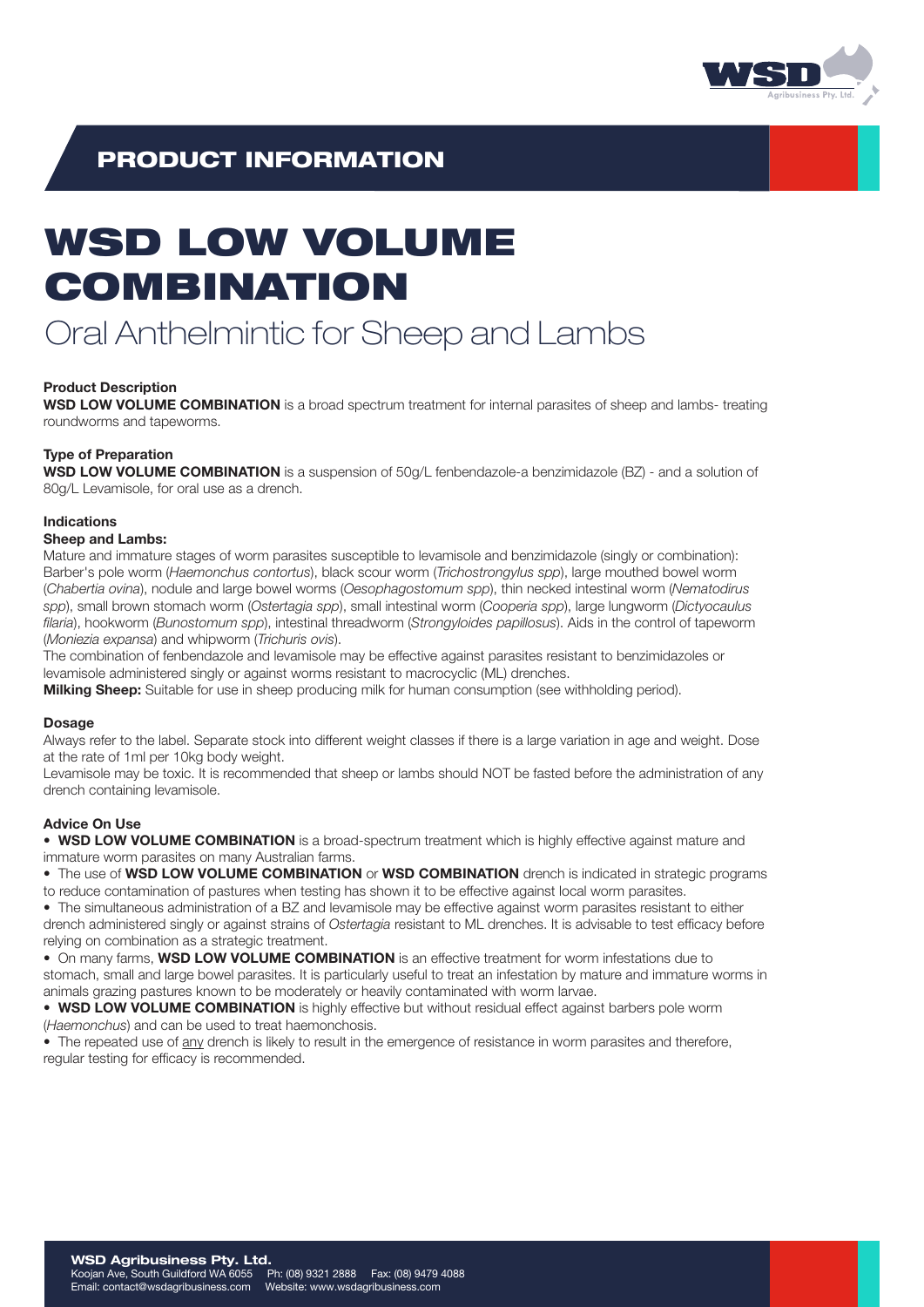

## KEEP OUT OF REACH OF CHILDREN **CAUTION**

READ SAFETY DIRECTIONS BEFORE OPENING OR USING FOR ANIMAL TREATMENT ONLY



# Low Volume Combination

## ORAL ANTHELMINTIC FOR SHEEP AND LAMBS

Active constituents: 50 g/L Fenbendazole 80 g/L Levamisole hydrochloride (equivalent to 67.5 g/L Levamisole)

For the control of Benzimidazole and Levamisole sensitive gastrointestinal roundworms and lungworms. WSD Low Volume Combination is particularly useful in cases of single resistance strains to either benzimidazoles or levamisole drenches.

10 L